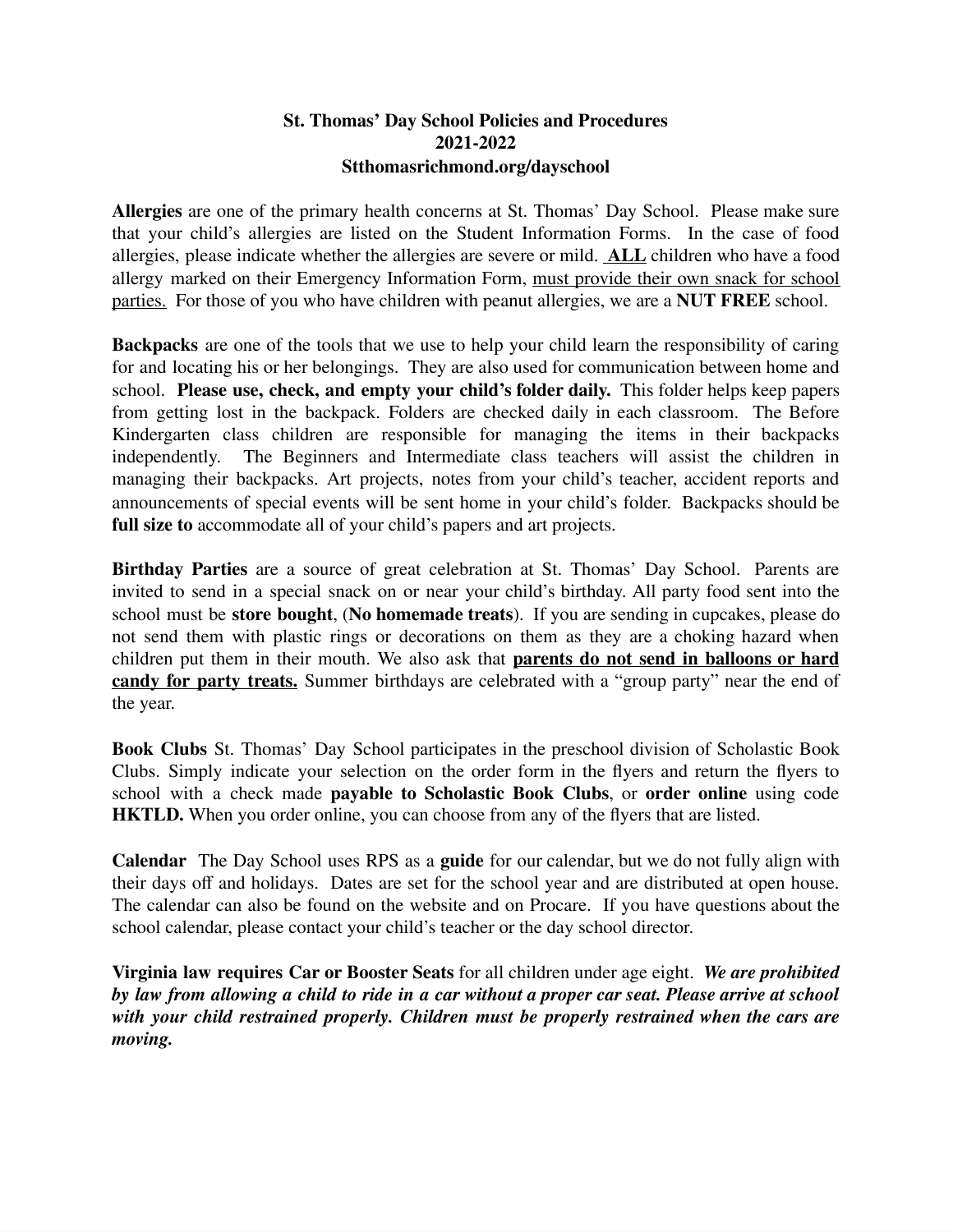**Morning Drop-off** Please come to glass doors facing the parking lot for morning drop off anytime from 8:30am-9:10 am. We ask that you come up the ramp, and leave by the stairs. A staff member will be there to greet your child and take them to their classroom. If a staff member is not present, please wait until they return, or ring the video camera. Do not send your child in by themselves. Remember to enter the parking lot from Walton Avenue and exit onto Hawthorne Avenue in your car**.**

**Pick Up** Please come to the doors where you dropped off in the morning to pick up your child. Pick up will be either at 12:00 noon or 1:00 pm depending on what you have registered for. The same procedures will be followed for pick up as we use for drop off. The exception to this pick up procedure will be on Thursdays when St. Thomas' Food Pantry is in session. On Thursdays parents will enter in the doorway by the church office and exit out of our normal glass doors. Parents are asked to park on Hawthorne Ave when picking up on Thursdays.

**Procare Connect** The Day School uses Procare Connect Software. This will allow you to sign your child in/out electronically, receive updates and communicate with teachers, and will allow you to make payments by registering a credit/debit card, or by setting up an automatic draft from your bank account.

**Change of Clothing** Please send a change of clothing including shoes, socks and underwear, labeled with your child's name, to school at the beginning of the year. This clothing will be kept in your child's cubby and can be used if his or her clothing becomes soiled. Sweatpants or leggings, a t-shirt and a sweatshirt will cover all the seasons.

**Communication** between home and school is an important piece of your child's early education. Teachers welcome notes from home, messages on Procare Connect, phone calls and email correspondence. If you have a matter to discuss with your child's teachers in person, please schedule an appointment to meet. Also, please inform us of any updates of new addresses, phone numbers, emails, etc…

**Enrollment** for the 2022-2023 school year will open to currently enrolled children, their siblings and relatives, alumni families and church members on **February 1, 2022**. Enrollment is open to the public on **February 15, 2022** when the priority enrollment period ends.

**Late Pickup** is problematic for children and teachers. Children become worried and insecure when all the other children have gone home and there is a question about their parents' whereabouts. Teachers' workdays are extended and many of our teachers must leave on time to pick up their own children or for appointments. Pick up time is **12:00 pm or 1:00 pm depending on what you registered for at the beginning of the school year.** If you are delayed because of an emergency, please call **Kelly's** cell phone, **804-305-9326** or **Joan's** cell, **804-283-2514**. While we want to be sensitive to emergencies, families who are chronically late (3 times during a school year and 10 minutes or more past pick up time) to pick up their children will be charged **\$25 per incident.**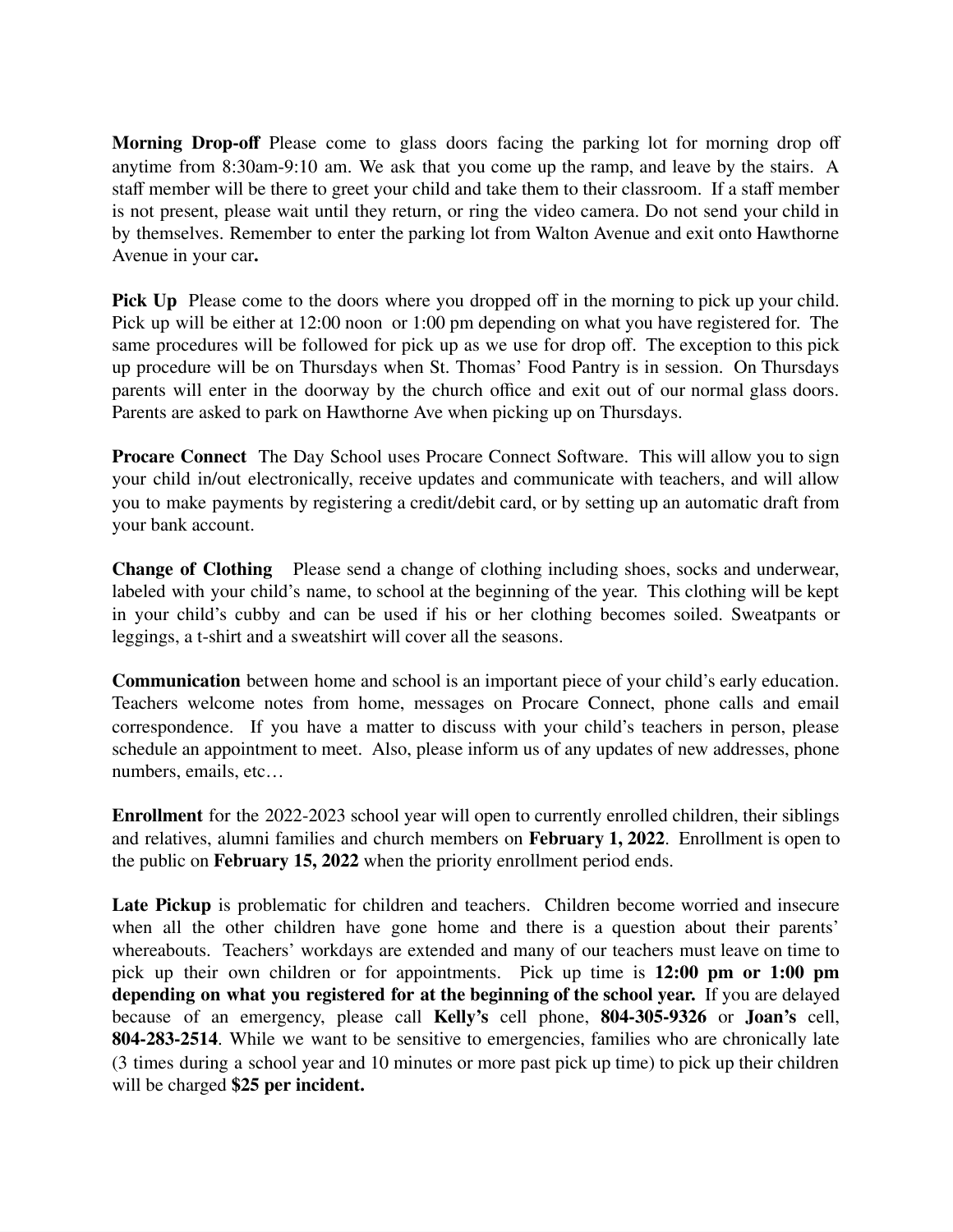**Newsletters** are published monthly beginning in October. They contain classroom updates, announcements of upcoming events. The newsletters are sent electronically on Procare during the early part of each month.

**Parent Communication Forms** are sent home weekly with information pertaining to your child's class. Included are themes for the current and upcoming weeks, special events, items that need to be brought in from home and reminders of holidays and schedule changes.

**Safety** and security are top priorities at St. Thomas' Day School. Outside and inside doors are always locked unless a staff member is checking students in/out. If you are arriving late, please press the buzzer/camera and a member of the Day School staff will meet you at the door to check in your child. On the playground, teachers are wearing emergency fobs and position themselves in ways that children are clearly visible. If a child is to ride home with someone who is not a parent or on the authorized pick-up list, a written note or email is to be sent to the teachers. **Photo Identification will be requested if the Day School staff does not know the person and the person does not know their 4 digit pin number to sign out the child.** 

**Inclement Weather And School Closings** St. Thomas' Day School policy for unscheduled inclement weather closings is based upon Richmond Public Schools' closing decisions. In the case of inclement weather, when Richmond Public Schools are delayed **one hour**, St. Thomas' Day School will open at **9:00AM.** If the delay is **two hours**, St. Thomas' Day School will open at **10:00AM.** When Richmond Public Schools are **closed**, St. Thomas Day School will also be **closed**. The Day School will only make up missed days due to weather if Richmond Public Schools makes up days during our regular calendar year. We have factored snow days into our calendar by remaining open 6 days with our regular schedule on days that Richmond Public Schools have early dismissal, professional learning/teacher workdays, conferences, and other closings. The Day School will not extend a school day or school year. In the case of a public health crisis such as Covid-19, the Day School will follow the guidelines from the Department of Health and CDC in regards to closures. If the Day School needs to close for 2 consecutive weeks, full tuition will be due. If the Day School needs to close for 3-4 consecutive weeks, 50% tuition will be due. If the Day School needs to close for over 4 consecutive weeks, no tuition will be due. If a family would like to make a tax deductible donation, a receipt will be issued for tax purposes.

**Snacks/Lunch** are to be sent daily from home, or you may choose to send in bulk snacks to be stored in your child's cubby. Please do not send candy or snacks that contain nuts since **St. Thomas' is a "nut free zone**". Please do not send in popcorn or hard candy. Water from our filtrated system is served with the snacks/lunch, and children are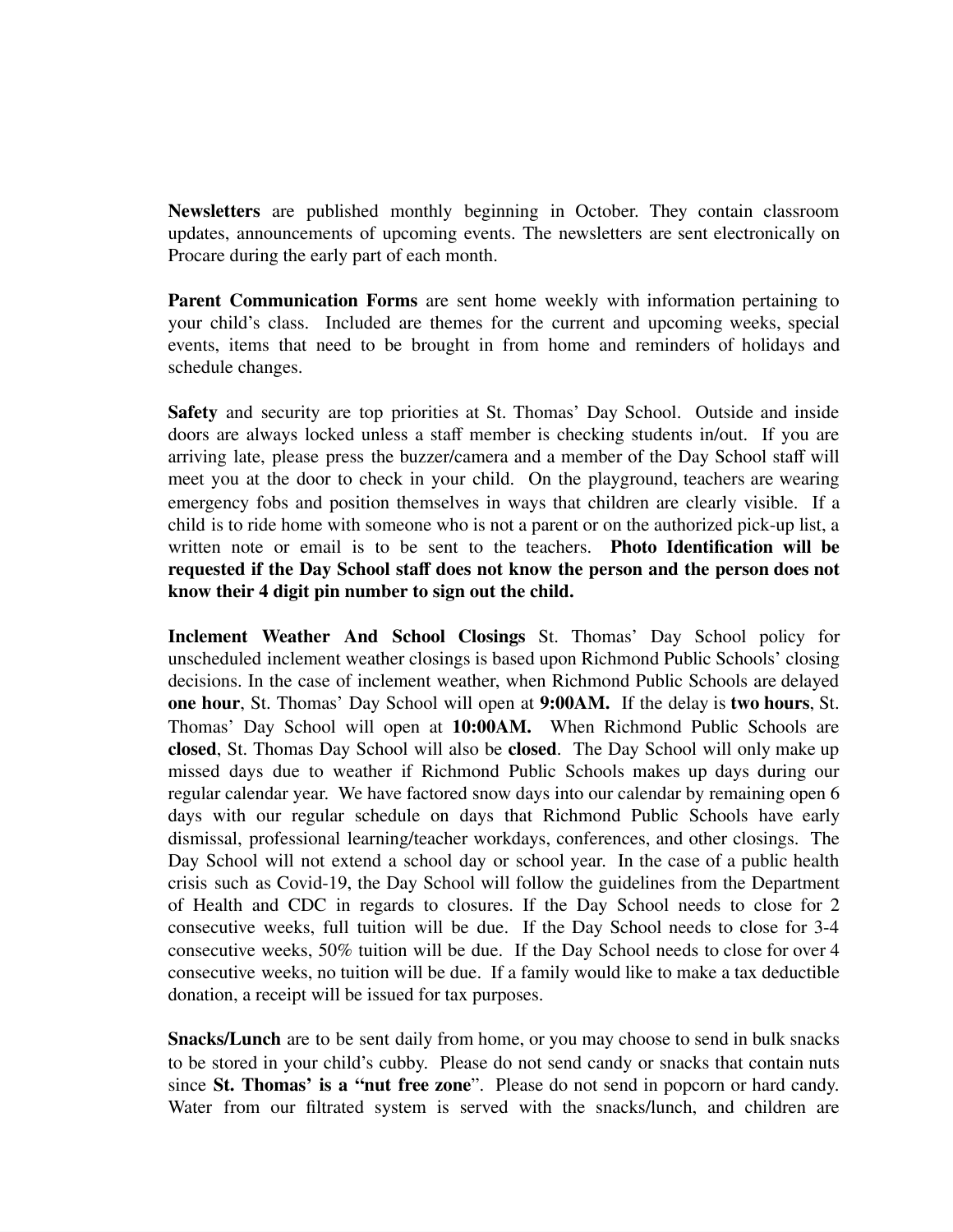requested not to bring any additional drinks from home. Please send snacks/lunch in a disposable wrapping or in a container clearly labeled with your child's name. If you are sending **grapes or other similar shaped food,** please make sure they are **cut in half lengthwise** to prevent choking.

**St. Thomas' Church** considers St. Thomas' Day School to be an outreach mission to the community. It welcomes all Day School families to participate in the ongoing life of the church. Childcare is provided for most church activities and services. Please contact the church office at 804-321-9548 if you would like to know more information about the church.

**123 Magic** In the classroom we are using a program loosely based and adapted from 1-2-3Magic by Thomas W. Phelan, Ph.D. and Sarah Jane Schonour M.A. For each child, the teacher will count the inappropriate behavior(s). If a child gets a 1, it is a reminder to follow the rules. If a child gets a 2, they decide if they will continue with the inappropriate behavior or choose to follow the rule. If a child gets a 3, they will take "thinking time" and think about their behavior. (1 minute per the child's age) Once a child completes their "thinking time", the child then has a clean slate and starts back at the beginning.

\***NOTE**: certain behaviors will result in an automatic 3 and "thinking time"

(ex. Kicking, biting, hitting, etc.…)

**Toilet Learning** is an important developmental step in the life of preschool children. St. Thomas' Day School recognizes that children learn and practice this skill when they are ready, and that readiness occurs at different times for each child. Therefore, St. Thomas' Day School offers a Beginners Class for children who do not need to be potty trained, as well as two classrooms, the Intermediate and Before Kindergarten for children who have acquired this skill. Please communicate with your child's teachers about specific toilet learning needs. If your child is used to using flushable wipes at home, feel free to send them for their use at school.

**Toys** are an integral part of the play curriculum at St. Thomas' Day School. The school owns a well-organized collection of toys that has been growing for over thirty years. Each year new toys are added, and old toys are discarded or donated to a charity. Because each classroom has their own toys which are disinfected daily, **children are asked to leave their personal toys from home at home or in their cars.** 

**Tuition** Yearly tuition is due by July 1, 2021. If you are paying Bi-Yearly, the first installment is due July 1, 2021 and the second installment is due January 5, 2022. If you are paying monthly the first payment is due July 1, 2021, and the second payment is due September 5, 2021. All additional monthly payments are due by the  $5<sup>th</sup>$  of the month (October-April). Families may set up online payment using Procare Connect. A \$25 late charge will be due for all late monthly payments unless arrangements have been made with the Director. A 5% overall discount is offered to all families with more than one child enrolled. If your plans have changed after enrollment, we ask for a **30-Day**